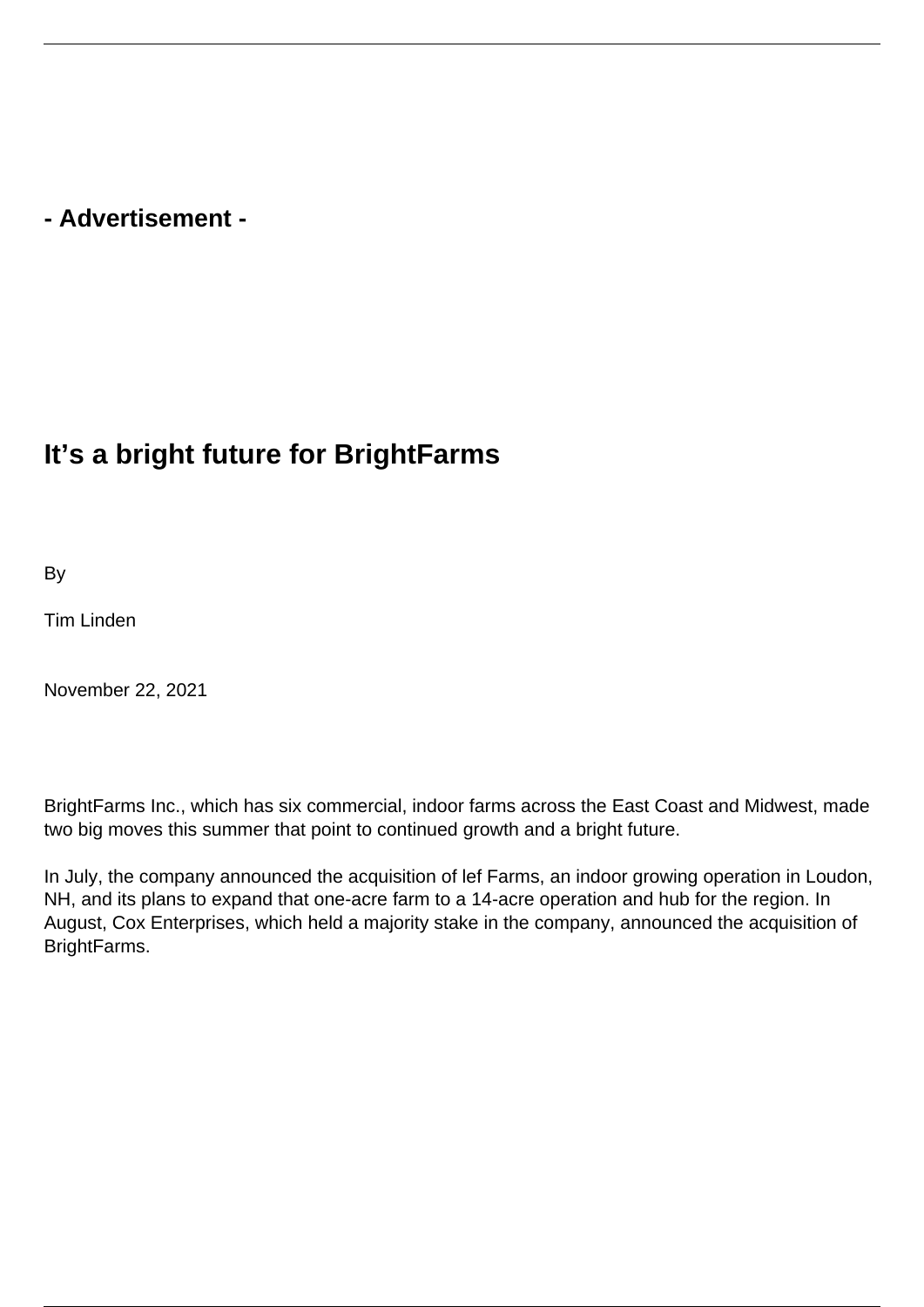

Abby Prior

Recently, Chief Commercial Officer Abby Prior told The Produce News that the l?f Farms acquisition expands the company's product line and the new ownership will include capital infusion and the ability to accelerate growth.

"l?f Farms grows a unique blend of greens," Prior said, in speaking to that company's value proposition for BrightFarms.

It markets those blends under four lowercase titles that complement its lowercase name: crisp, fusion, smooth and spice. Spice is its No. 1 seller. It is a blend of mustard greens along with arugula, cressida, mizuna and leaf lettuce. Prior said the blends and l?f (pronounced leaf) have an excellent following in the Northeast, and BrightFarms will continue to market those blends under their current brand, at least in their current marketing region. She added that there are plans to grow those blends in BrightFarms other indoor farming locations, which currently include Pennsylvania, Virginia, North Carolina, Ohio and Illinois.

Prior is very bullish on the future of indoor farming in the salad category, which is BrightFarms' specialty. "Right now, indoor farming has a 3 percent market share in the salad category," she said. "In a decade, as we build out capacity, indoor farming could have a 50 percent share of market."

In setting her sights on such a lofty outcome, Prior noted the advantages of the farming technique. It's environmentally-friendly as it uses far fewer natural resources to produce more volume. Farms can be located much closer to market greatly reducing transportation costs and the environmental impacts of shipping product across the country. Pesticide use is eliminated as BrightFarms touts its "pesticide-free," though not certified-organic, salads. Prior explained that the company uses water as its growing medium, so it has not chosen to use the certified organic label. She said that even organiccertified crops can use natural pesticides, which BrightFarms' growing processes do not use.

Prior envisions indoor farms all over the country, and will begin expanding at a rapid pace. The company is building a decentralized reservoir of farms, which Prior says can effectively compete again open field lettuce farming in the West Coast in the packaged salad space. While current farms